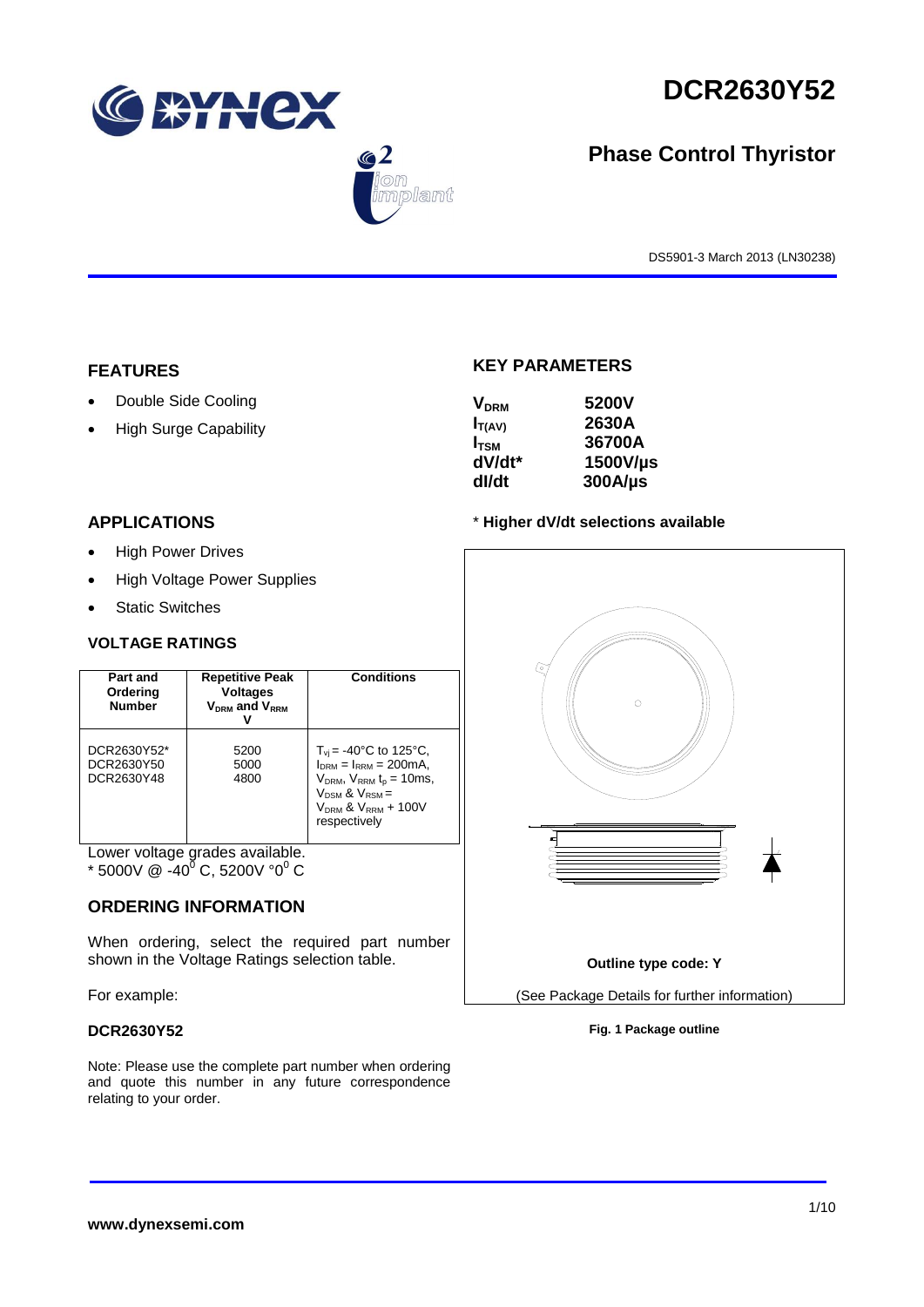



## **CURRENT RATINGS**

**Tcase = 60°C unless stated otherwise**

| Symbol                    | <b>Parameter</b>                     | <b>Test Conditions</b>   | Max. | <b>Units</b> |
|---------------------------|--------------------------------------|--------------------------|------|--------------|
| <b>Double Side Cooled</b> |                                      |                          |      |              |
| $I_{T(AV)}$               | Mean on-state current                | Half wave resistive load | 2630 | Α            |
| I <sub>T(RMS)</sub>       | <b>RMS</b> value                     | -                        | 4131 | Α            |
| $ _{\top}$                | Continuous (direct) on-state current | -                        | 3810 | Α            |

## **SURGE RATINGS**

| Symbol       | <b>Parameter</b>                        | <b>Test Conditions</b>                           | Max. | <b>Units</b>      |
|--------------|-----------------------------------------|--------------------------------------------------|------|-------------------|
| <b>I</b> TSM | Surge (non-repetitive) on-state current | 10ms half sine, $T_{\text{case}} = 125^{\circ}C$ | 36.7 | kA                |
| $l^2t$       | $I2t$ for fusing                        | $V_R = 0$                                        | 6.73 | MA <sup>2</sup> s |

## **THERMAL AND MECHANICAL RATINGS**

| Symbol           | <b>Parameter</b>                      | <b>Test Conditions</b>             |             |                          | Max.    | <b>Units</b> |
|------------------|---------------------------------------|------------------------------------|-------------|--------------------------|---------|--------------|
| $R_{th(j-c)}$    | Thermal resistance – junction to case | Double side cooled<br>DC           |             |                          | 0.00835 | °C/W         |
|                  |                                       | Single side cooled                 | Anode DC    |                          | 0.0134  | °C/W         |
|                  |                                       |                                    | Cathode DC  | $\overline{\phantom{a}}$ | 0.023   | °C/W         |
| $R_{th(c-h)}$    | Thermal resistance – case to heatsink | Clamping force 54kN<br>Double side |             | $\blacksquare$           | 0.002   | °C/W         |
|                  |                                       | (with mounting compound)           | Single side |                          | 0.004   | °C/W         |
| $T_{\rm vj}$     | Virtual junction temperature          | <b>Blocking VDRM/VRRM</b>          |             |                          | 125     | °C           |
| $T_{\text{stg}}$ | Storage temperature range             |                                    |             | $-55$                    | 125     | °C           |
| $F_m$            | Clamping force                        |                                    |             | 48.0                     | 59.0    | kN           |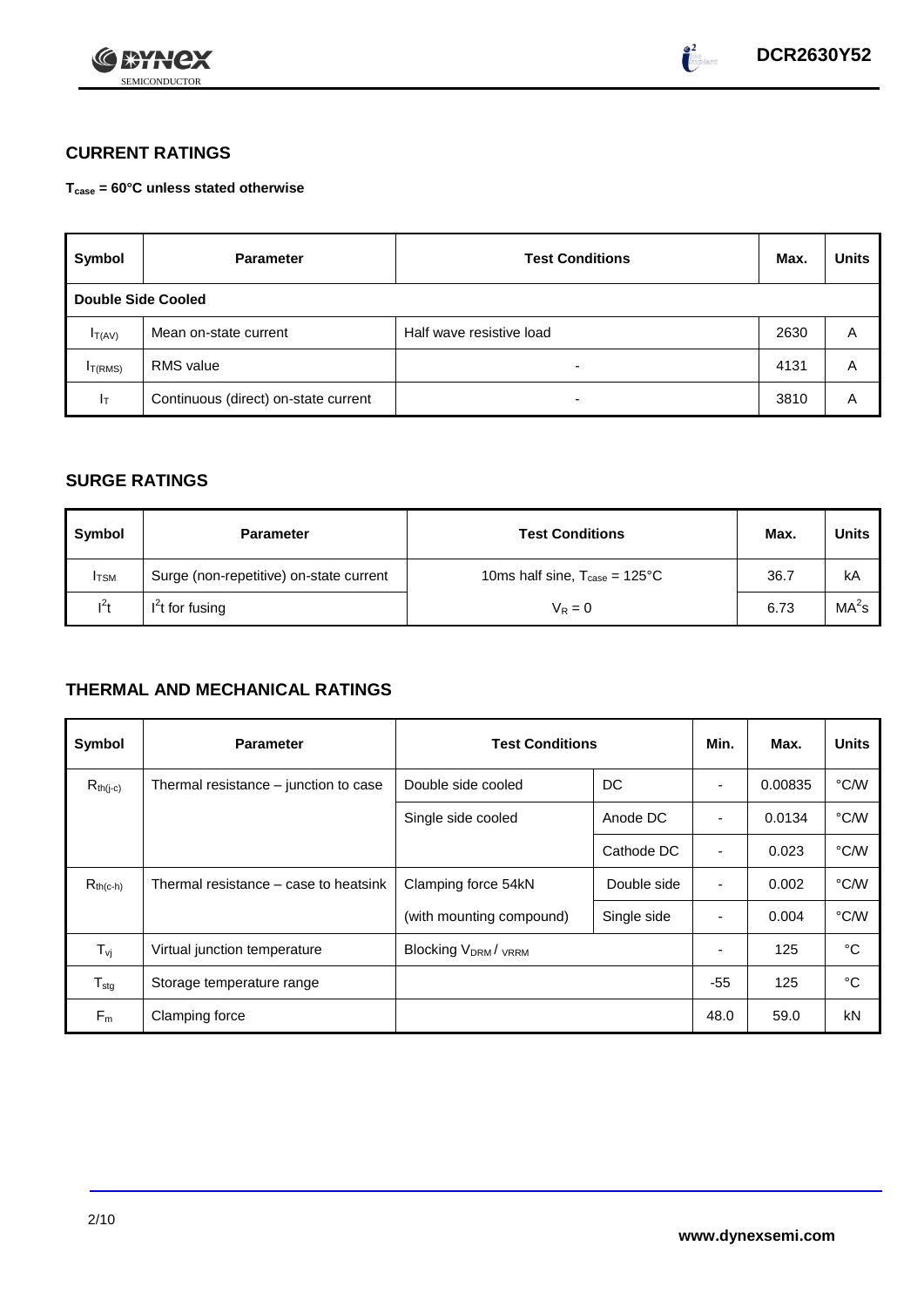



# **DYNAMIC CHARACTERISTICS**

| Symbol            | <b>Parameter</b>                              | <b>Test Conditions</b>                                                  |                                                                                                         |                          | Max.   | <b>Units</b> |
|-------------------|-----------------------------------------------|-------------------------------------------------------------------------|---------------------------------------------------------------------------------------------------------|--------------------------|--------|--------------|
| <b>IRRM</b> /IDRM | Peak reverse and off-state current            | At $V_{RRM}/V_{DRM}$ , $T_{case} = 125^{\circ}C$                        |                                                                                                         | $\overline{\phantom{a}}$ | 200    | mA           |
| dV/dt             | Max. linear rate of rise of off-state voltage | To 67% $V_{DRM}$ , T <sub>i</sub> = 125°C, gate open                    |                                                                                                         | $\overline{\phantom{a}}$ | 1500   | $V/\mu s$    |
| dl/dt             | Rate of rise of on-state current              | From 67% $V_{DRM}$ to 2x $I_{T(AV)}$                                    | Repetitive 50Hz                                                                                         | $\overline{\phantom{a}}$ | 150    | $A/\mu s$    |
|                   |                                               | Gate source 30V, 10 $\Omega$ ,                                          | Non-repetitive                                                                                          |                          | 300    | $A/\mu s$    |
|                   |                                               | $t_r$ < 0.5µs, T <sub>i</sub> = 125°C                                   |                                                                                                         |                          |        |              |
| $V_{T(TO)}$       | Threshold voltage - Low level                 | 500A to 2000A at $T_{\text{case}} = 125^{\circ}$ C                      |                                                                                                         |                          | 0.90   | V            |
|                   | Threshold voltage - High level                |                                                                         | 2000A to 7200A at $T_{\text{case}} = 125^{\circ}$ C                                                     |                          |        | V            |
| $r_{\text{T}}$    | On-state slope resistance - Low level         | 500A to 2000A at $T_{\text{case}} = 125^{\circ}C$                       |                                                                                                         |                          | 0.3428 | $m\Omega$    |
|                   | On-state slope resistance - High level        | 2000A to 7200A at $T_{\text{case}} = 125^{\circ}$ C                     |                                                                                                         | $\overline{\phantom{a}}$ | 0.2414 | $m\Omega$    |
| $t_{\text{gd}}$   | Delay time                                    |                                                                         | $V_D = 67\%$ V <sub>DRM</sub> , gate source 30V, 10 $\Omega$<br>$t_r = 0.5 \mu s$ , $T_i = 25^{\circ}C$ |                          | 3      | μs           |
|                   |                                               |                                                                         |                                                                                                         |                          |        |              |
| $t_q$             | Turn-off time                                 | $T_i$ = 125°C, $V_R$ = 200V, dl/dt = 1A/µs,                             |                                                                                                         |                          | 600    | μs           |
|                   |                                               | $dV_{DR}/dt = 20V/\mu s$ linear                                         |                                                                                                         |                          |        |              |
| $Q_{\rm S}$       | Stored charge                                 | $I_T = 2000A$ , $T_i = 125^{\circ}C$ , dl/dt - 1A/µs,                   | 2000                                                                                                    | 4750                     | μC     |              |
| ΙL.               | Latching current                              | $T_i = 25^{\circ}C$ , $V_D = 5V$                                        |                                                                                                         | $\overline{\phantom{a}}$ | 3      | A            |
| Iн                | Holding current                               | $T_i = 25^{\circ}C$ , $R_{G-K} = \infty$ , $I_{TM} = 500A$ , $I_T = 5A$ |                                                                                                         |                          | 300    | mA           |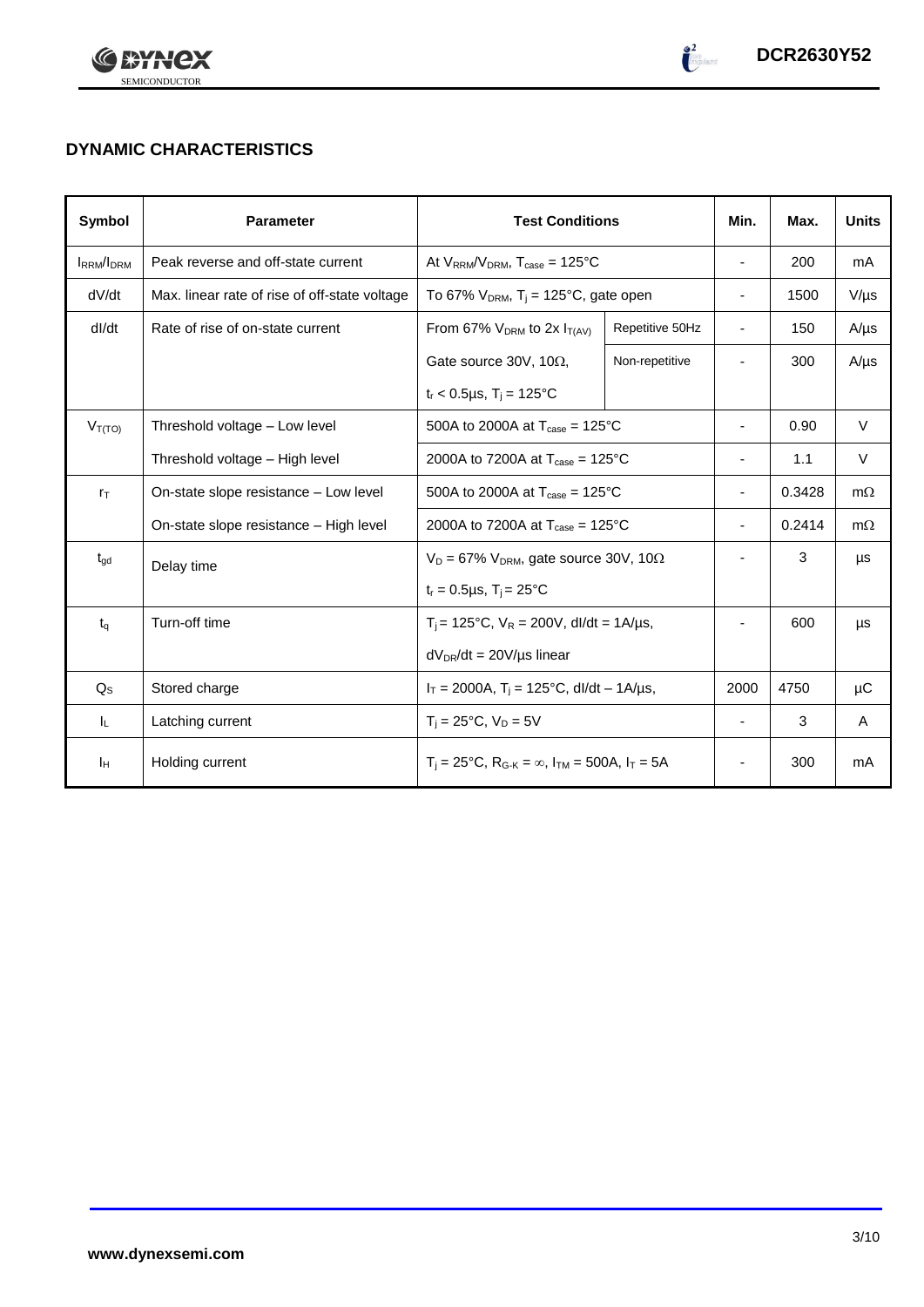

## **GATE TRIGGER CHARACTERISTICS AND RATINGS**

| Symbol          | <b>Parameter</b>         | <b>Test Conditions</b>                       | Max. | <b>Units</b> |
|-----------------|--------------------------|----------------------------------------------|------|--------------|
| V <sub>GT</sub> | Gate trigger voltage     | $V_{DRM} = 5V$ , $T_{case} = 25^{\circ}C$    | 1.5  | v            |
| $\rm V_{GD}$    | Gate non-trigger voltage | At 50% $V_{DRM}$ , $T_{case} = 125^{\circ}C$ | 0.4  | V            |
| Iст             | Gate trigger current     | $V_{DRM} = 5V$ , $T_{case} = 25^{\circ}C$    | 350  | mA           |
| IGD             | Gate non-trigger current | At 50% $V_{DRM}$ , $T_{case} = 125^{\circ}C$ | 15   | mA           |

## **CURVES**

SEMICONDUCTOR

72)

**FOR 18** 





 $V_{TM}$  **EQUATION** Where  $A = -0.450546$  $B = 0.251217$  $V_{TM} = A + Bln (I_T) + C.I_T + D.\sqrt{I_T}$  C = 0.000242  $D = -0.008134$ these values are valid for  $T_i = 125^{\circ}C$  for  $I_T$  500A to 7200A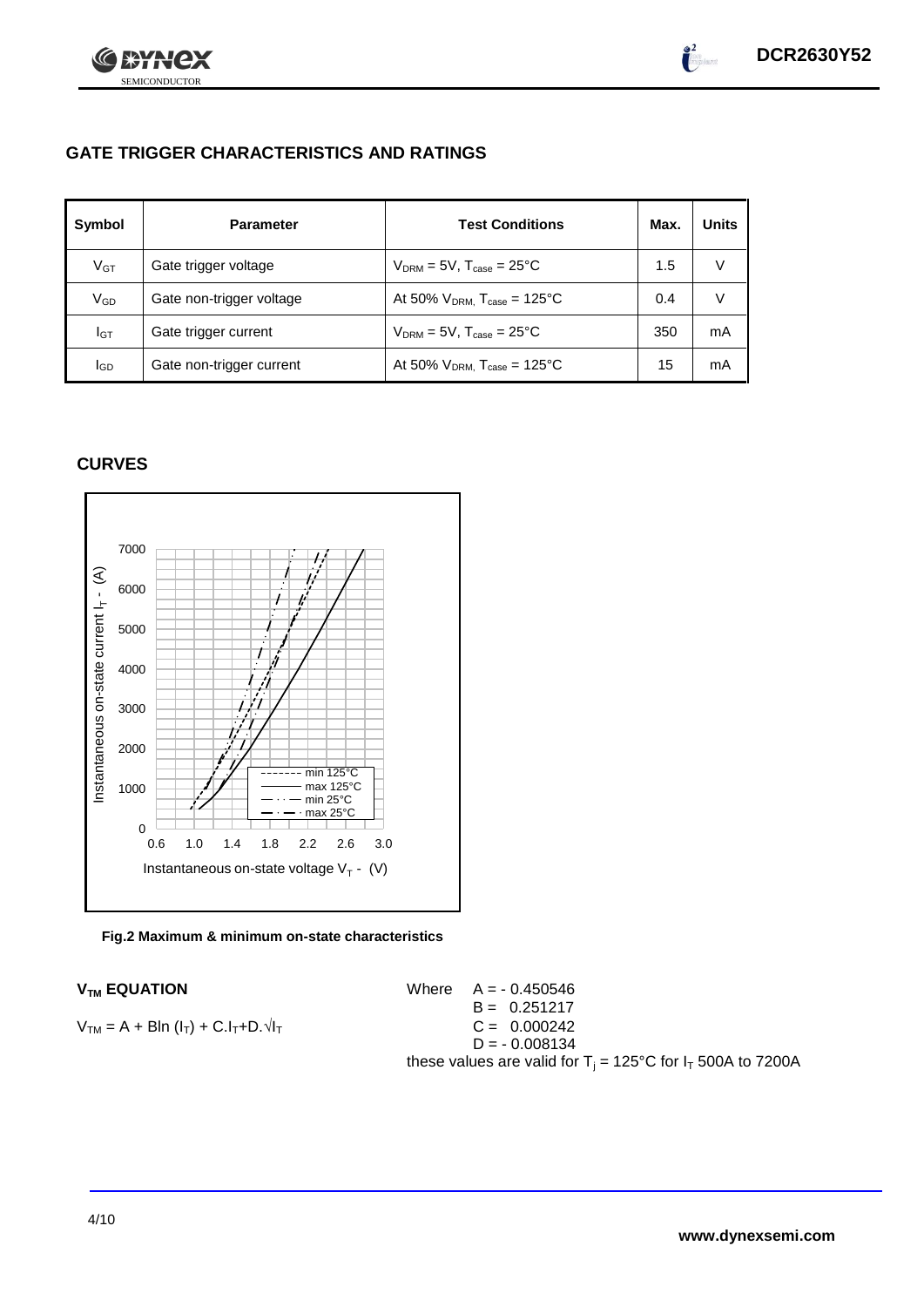





**double side cooled – sine wave**



0 1000 2000 3000 4000 5000

Mean on-state current,  $I_{T(AV)}$  - (A)

d.c.  $-180$  $-120$  $.90$  

 $\frac{1}{2}$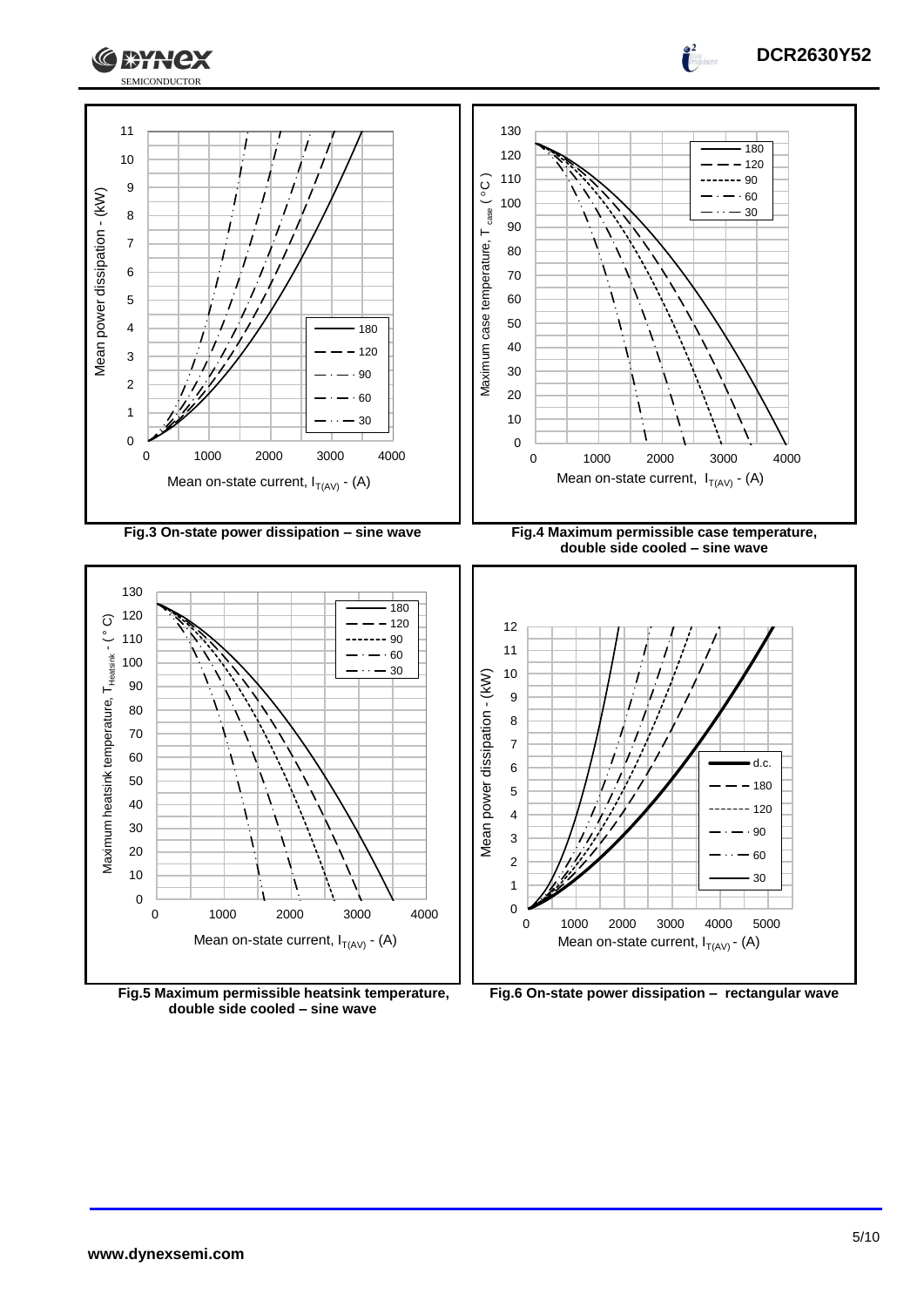



|                  | $\wedge Z_{\text{th}}(z)$ |       |  |                  | $\Delta Z_{\text{th}}$ (z) |       |                  |       | $\wedge Z_{\text{th}}(z)$ |
|------------------|---------------------------|-------|--|------------------|----------------------------|-------|------------------|-------|---------------------------|
| $\theta^{\circ}$ | sine.                     | rect. |  | $\theta^{\circ}$ | sine.                      | rect. | $\theta^{\circ}$ | sine. | rect.                     |
| 180              | 0.94                      | 0.65  |  | 180              | 0.94                       | 0.64  | 180              | 0.94  | 0.64                      |
| 120              | 1.09                      | 0.92  |  | 120              | 1.08                       | 0.91  | 120              | 1.08  | 0.91                      |
| 90               | 1.24                      | 1.07  |  | 90               | 1.23                       | 1.06  | 90               | 1.24  | 1.06                      |
| 60               | 1.38                      | 1.23  |  | 60               | 1.37                       | 1.22  | 60               | 1.37  | 1.22                      |
| 30               | 1.49                      | 1.40  |  | 30               | 1.47                       | 1.38  | 30               | 1.48  | 1.39                      |
| 15               | 1.54                      | 1.49  |  | 15               | 1.52                       | 1.47  | 15               | 1.53  | 1.48                      |
|                  |                           |       |  |                  |                            |       |                  |       |                           |

**Fig.9 Maximum (limit) transient thermal impedance – junction to case (°C/kW)**

**DCR2630Y52**

0

0.001 0.01 0.1 1 10 100

Time ( s )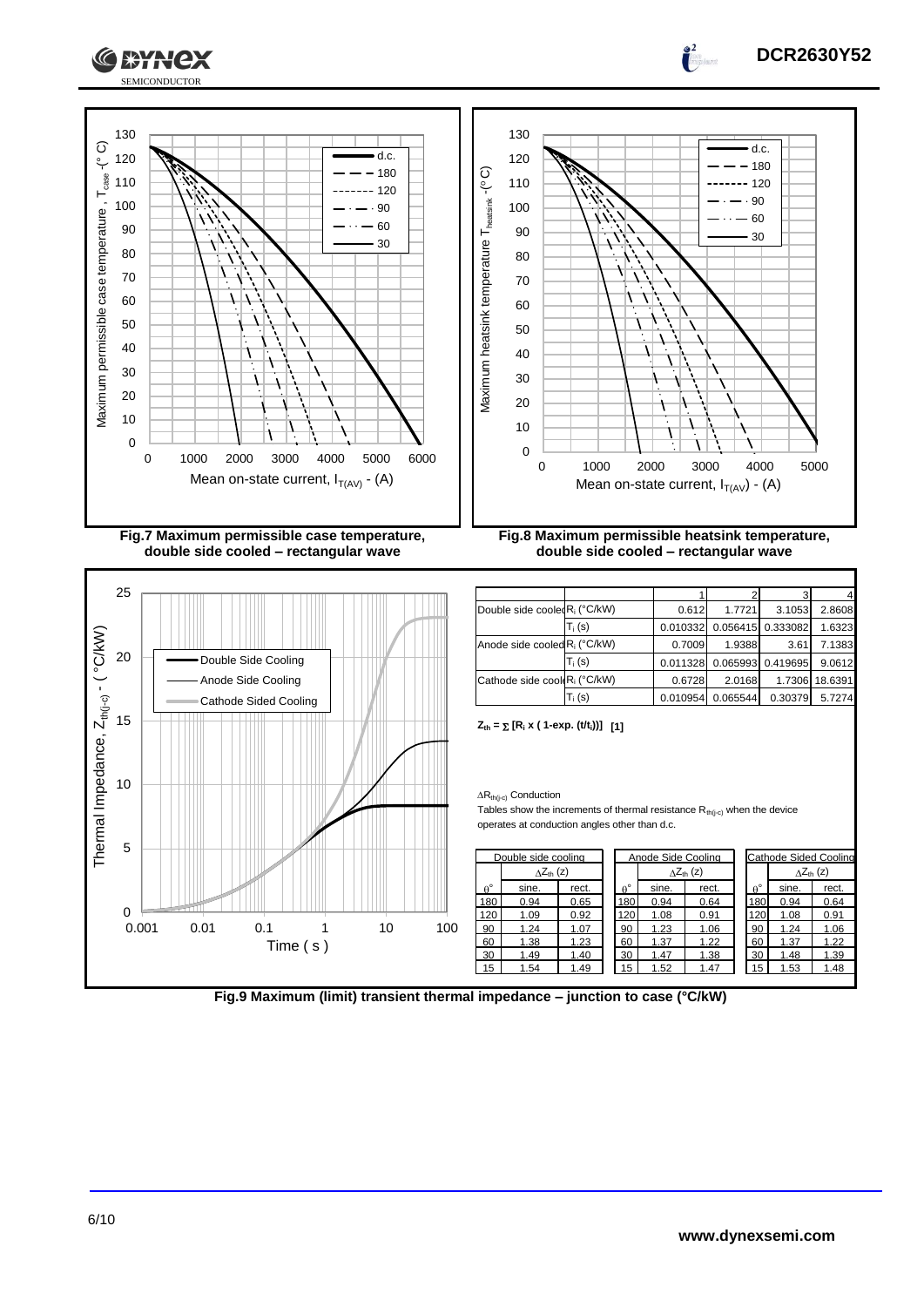





**DCR2630Y52**

 $\frac{1}{2}$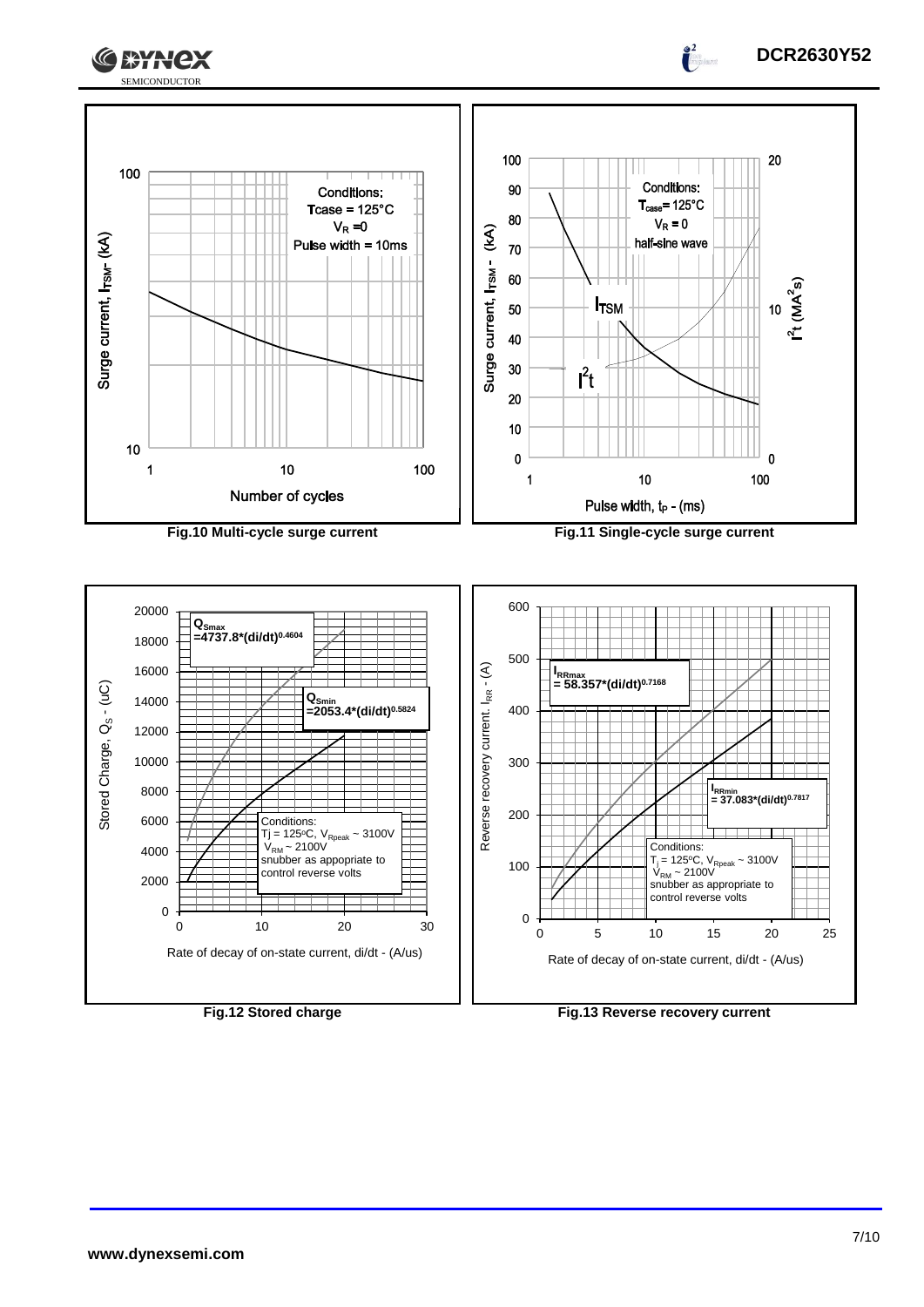



**Fig. 15 Gate characteristics**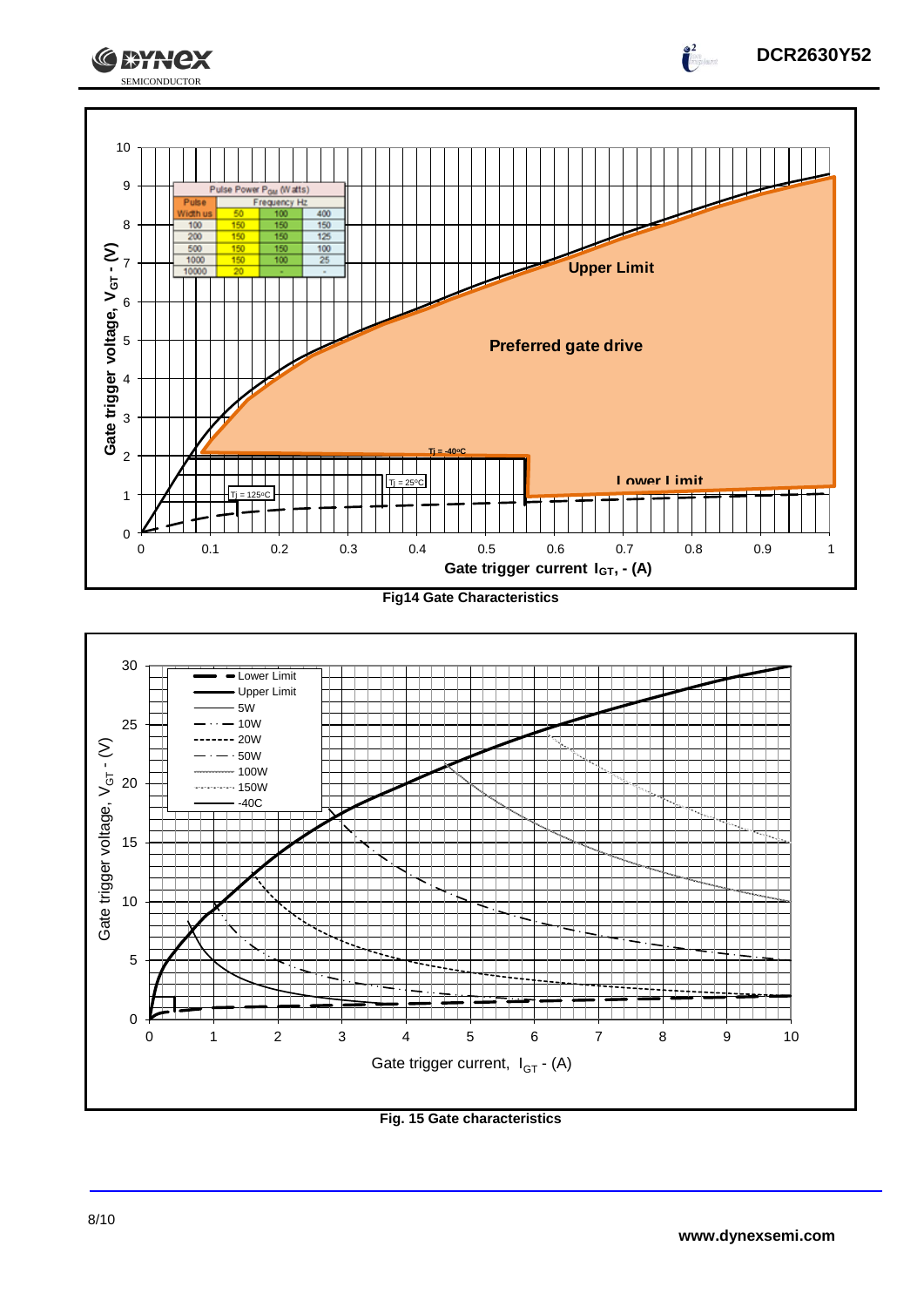

 $\int_0^2$ 

## **PACKAGE DETAILS**

For further package information, please contact Customer Services. All dimensions in mm, unless stated otherwise. DO NOT SCALE.



**Fig.16 Package outline**